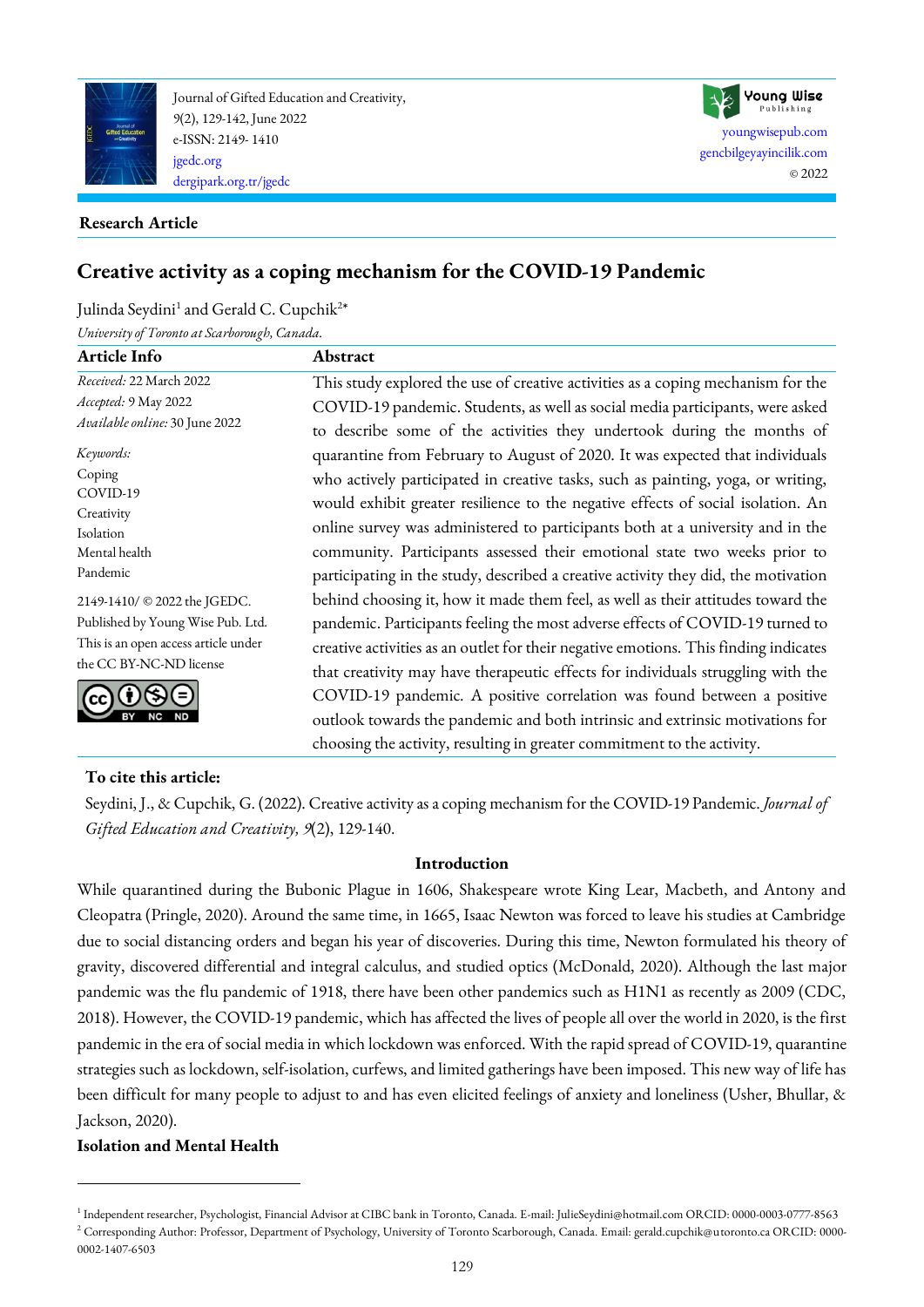Isolation is defined as the experience of being separated from others. Moreover, social isolation results from the absence of social relationships. This can be due to prolonged time spent alone or the lack of meaningful social and professional relationships (GoodTherapy, [2020\)](#page-10-0). According to Holt-Lunstad, loneliness and perceived social isolation are more harmful to physical and mental health than obesity (Holt-Lunstad, Smith, & Baker, [2015\)](#page-10-0). Situational loneliness, caused by external or environmental factors, has been linked to depressive symptoms, lower life satisfaction, and increased pessimism (Mushtaq et al. [2014\)](#page-10-0). In July of 2020, CAMH reported that since the onset of the COVID-19 pandemic, 50% of Canadians experienced a decline in mental health. Studies have linked the experience of quarantine to symptoms of anxiety, depression, and PTSD (CAMH[, 2020\)](#page-10-0). However, a plethora of research has shown that physical activity can have a significantly positive effect on mental health (Darongkamas, Scott, & Taylor[, 2011\)](#page-10-0). This evidence has led to the inclusion of physical activity in mental health treatment (Crone, [2007\)](#page-10-0). In fact, out of the 19 participants involved in the Mindful Exercise Project, aimed at improving physical and mental health in adults, all the participants reported improvements in their wellbeing and 56% reported feeling less depressed overall (Darongkamas, Sott, & Taylor, [2011\)](#page-10-0). Simply taking a scenic walk can provide a sense of purpose, aid with difficulties sleeping, and improve wellbeing (Crone, [2007\)](#page-10-0).

### **Creativity and Mental Health**

While prolonged periods of time spent in social isolation have led to increased levels of anxiety and depression, this has also been a time for individuals to focus on their hobbies and create new things as they spend more time at home. While some have taken the time to learn to cook through *YouTube* videos, others have learned new dance moves on *Tik Tok,*  and yet others have spent hours catching up on *Netflix* series. Although there is no right or wrong way to quarantine, some activities might provide a better coping mechanism for dealing with COVID-19 isolation than others. According to Reynolds, art activities may promote psychological wellbeing (Reynolds, [2000\)](#page-10-0). In a study by Schall et al., [\(2018\)](#page-10-0), merely viewing art in a museum helped improve subjective wellbeing, mood, and quality of life in people with dementia (Schall et al., [2018\)](#page-10-0). Furthermore, partaking in creative activities has the potential to reduce stress and improve mental wellbeing (Leckey, 2011).

In a study conducted by Caddy, Crawford, and Page [\(2012\)](#page-10-0), at a hospital in Perth, Australia, it was found that art therapy provided significant improvements in mental health. Patient data were analyzed over a five-year period, between 2004 and 2009, and it was discovered that 403 psychiatric inpatients who had frequented an art therapy group during this time showed a greater reduction in their symptoms post-treatment than other patients. Patients were compared on four different psychometric measures, including the *Depression and Anxiety Stress Scale (DASS -21)*.

Those that had been to art therapy showed a significantly greater degree of clinical change from admission into the hospital to discharge (Caddy, Crawford, & Page, [2012\)](#page-10-0).

However, for creative activity to have therapeutic outcomes, it must actually provide value and meaning to individuals and give them a sense of purpose (Griffiths, [2009\)](#page-10-0). Griffiths found that creative activity can be used as a treatment medium in therapy for various mental health problems. Most notably, activities that involved higher levels of engagement and choices resulted in participants feeling more relaxed and peaceful after the therapy (Griffiths, [2009\)](#page-10-0). In a study by Reynolds [\(2000\)](#page-10-0), the experiences of 39 women who used needlecraft to cope with depression were documented. The level of concentration involved in needlecraft work was described by most of the women as providing a distraction from their worrying and depressive thoughts (Reynolds[, 2000\)](#page-10-0). Corry [\(2013\)](#page-10-0) goes so far as to suggest that creativity is the ideal coping mechanism due to its transformative properties. Through creative activity, individuals have the power to adjust their perspectives, expectations, and acceptance of negative situations. This may lead to an integration of emotional, physical, cognitive, and social functioning (Corry et al., [2013\)](#page-10-0).

### **The Present Study**

While many studies have found a link between creative activity and mental wellbeing, there is still a gap in research when it comes to coping with mental health during the COVID-19 pandemic. The present study looks at the ways that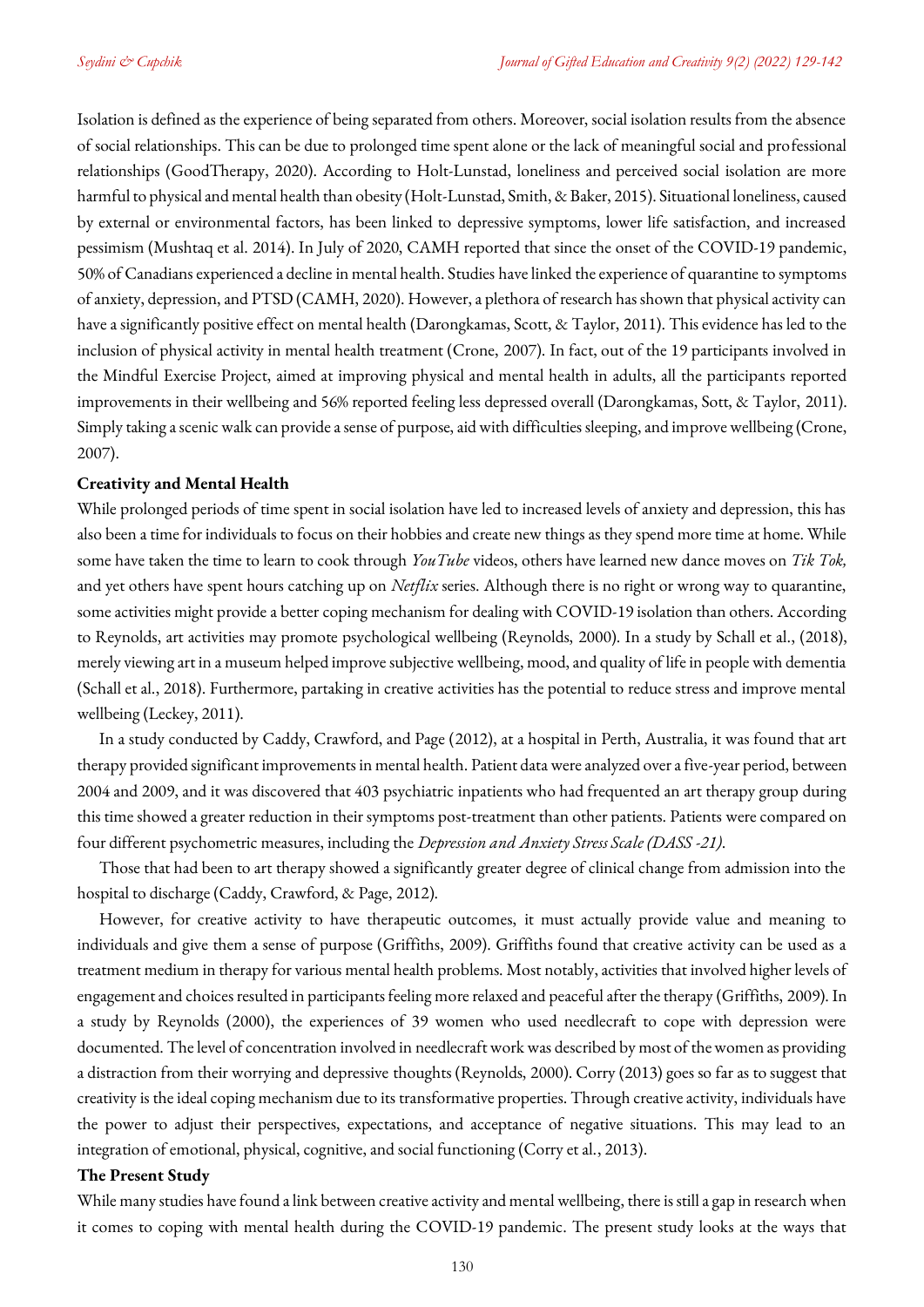individuals used creative activities to cope with social isolation from the beginning stages of the COVID-19 lockdown and measures levels

of engagement involved in completing the tasks. It is expected that active creative activities, such as learning a new dance routine, painting, or crochet, serve as a better coping mechanism for dealing with the pandemic than more passive activities such as watching television. Furthermore, it is expected that a higher degree of intrinsic motivation in completing the creative activity will have a better outcome on mental health. Intrinsic motivation refers to a disposition or tendency to seek a challenge, explore, and participate in engaging activities (Deci & Ryan, [2009\)](#page-10-0). Being intrinsically motivated to complete a task means to do so purely for the enjoyment that it provides (Seifert & Hedderson, [2010\)](#page-10-0), which in turn facilitates the creative process even further (Yuan et al., [2019\)](#page-10-0).

Consciously choosing a creative activity with a goal in mind to complete the activity for mental health benefits can also be referred to as self-regulation. Self-regulation is a process that involves problem solving to set goals, achieve those goals, and reduce barriers to the goals (Leventhal, Brissette, & Leventhal, [2003\)](#page-10-0). Self-regulation does not only involve physical processes, but the awareness of emotions and feelings as well. Perceived threat and the social context surrounding the threat is important when deciding on an action plan for coping with the threat (Leventhal, Brissette, & Leventhal, [2003\)](#page-10-0). Leventhal [\(2016](#page-10-0)) uses the "Common-Sense Model" to describe how behavioral and cognitive processes come together in self-regulation and coping with health threats. The CSM model looks at the specific rules that highly self-regulated people implement when coping with health threats and the factors that prevent non-selfefficacious people from committing to a specific action plan (Leventhal, Phillips, & Burns, [2016\)](#page-10-0).

Creative activity may serve as a self-regulating mechanism in coping with stress and anxiety about the pandemic. Individuals who are aware of their emotions and actively seek activities that allow them to express negative feelings about the pandemic are expected to have an overall more positive outlook towards the COVID-19 pandemic.

#### **Method**

## **Participants**

Two hundred and nineteen participants (50 male, 167 female and 2 identifying as other) voluntarily completed a writing task followed by two questionnaires. 101 participants were from social media platforms such as *Reddit* and *Facebook,* who volunteered to participate either through a survey exchange or for personal enjoyment. 118 participants were enrolled in Introductory Psychology courses at a Canadian university and took part in the study in exchange for course credit.

### **Research Model and Self-Report Measures**

The research model involved a combination of university students and members of the Reddit online community who completed self-report quantitative and qualitative measures. The qualitative measure described a personally meaningful creative episode completed during the pandemic. The quantitative measures related to the respondent's emotional state just prior to participating in the online study, a subjective assessment of the effects of the pandemic on health and personal life, and a reflection on the role of the described creative activity in ameliorating the effects of the pandemic.

**Emotions.** This 12-item self-report was used to assess prevailing emotions during two weeks prior to the study (Cupchik[, 2020\)](#page-10-0) including, for example *anger, fear, happiness,* and *anxiety.* Participants were asked to rate how often they experienced these emotions on a 7-point Likert Scale (1= not at all, 4= more than half the days, 7= nearly every day). Items 2, 6, 8, 11, and 12 were related to positive emotions and items 1, 3, 4, 5, 7, 9, and 10 were related to negative emotions (see Appendix A for the Emotions measure).

**Creative Activity Episode Recollection.** Participants were asked to recall one specific creative activity that they did alone during the months of lockdown (February 2020 to August 2020). They were then required to describe one episode in which they completed this activity using a minimum of 150 words. The episode recollection needed to include the reason for choosing the activity, the feelings involved while completing the activity, and the context surrounding the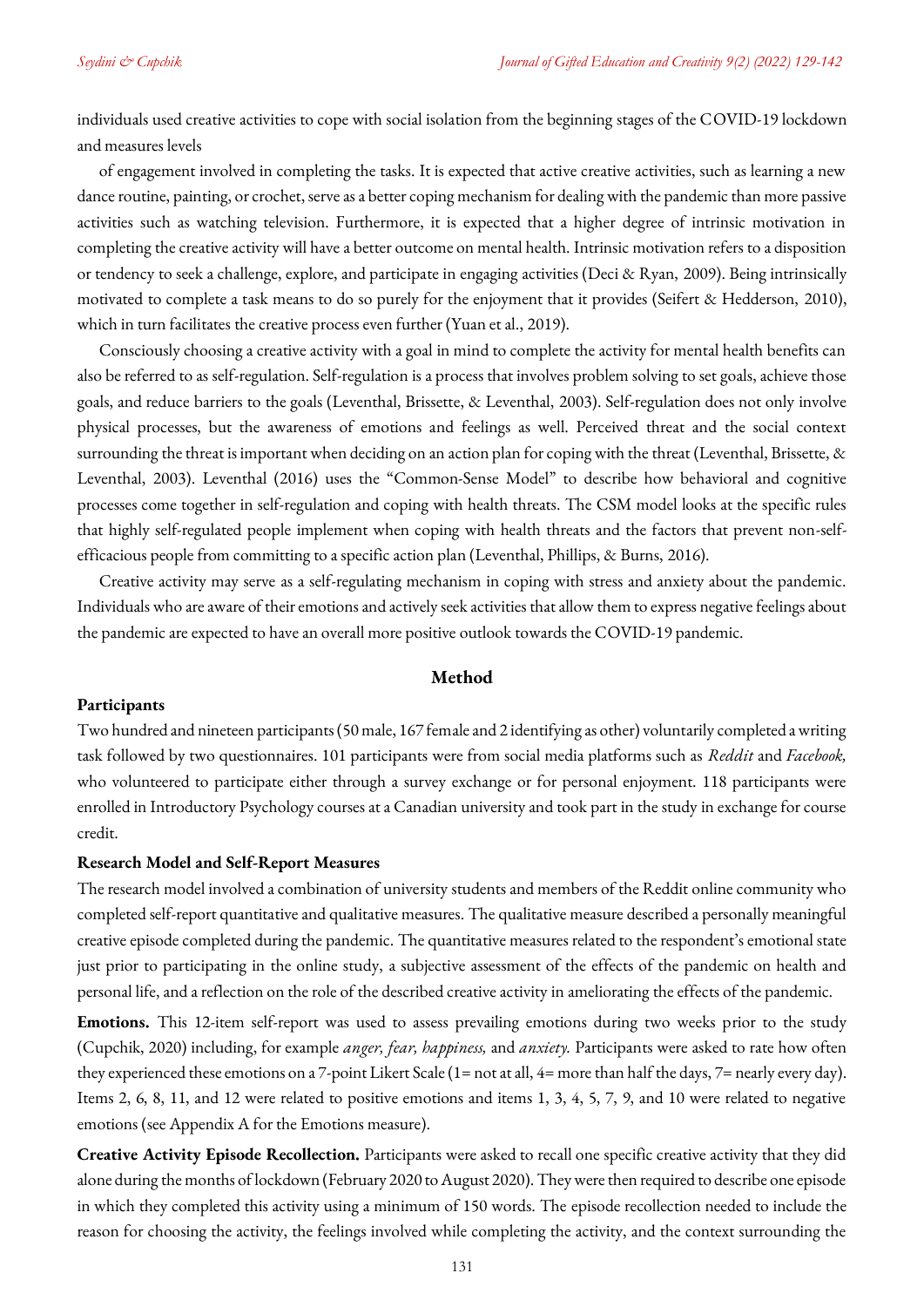activity. The purpose of this task was to identify different types of creative activities and how they were related to selfreported emotions and feelings about the pandemic.

**Activity Reflection.** After describing the activity, participants completed the 10-item *Activity Rating Scale.*  Participants rated the activity on different scales related to valence, stimulation, skills required, and connectedness with others on a 7-point Likert Scale (1= disagree strongly, 7= agree strongly). An example of a question from the Activity measure is "The activity helped reduce feelings of anxiety about the pandemic." Items 1, 2, 4, 5, 7, 8, and 9 were related to intrinsic values for completing the activity while items 3 and 10 were related to community outreach and connectedness with others (se[e Appendix A](#page-12-0) for the Activity measure).

**COVID-19 experiences.** A second 10-item self-report was administered to participants to assess the effects of COVID-19 on emotional, physical, social, and economic realities. For example, participants were asked to agree or disagree using a 7-point Likert Scale with phrases such as "COVID-19 has affected my work/school routine." Items 6, 7, and 8 were related to positive effects of the pandemic, such as having more time for family, while items 1, 2, 3, 5, and

9 were related to negative effects of the pandemic, such as anxiety about contracting the illness (see [Appendix A](#page-12-0) for COVID-19 measure).

### **Procedure**

The full survey was administered using Google Forms. A link to the survey was posted on *Survey Exchange Groups* and *Art and Creativity Groups* on *Facebook*, as well as *Art* and *Survey* subreddits on *Reddit*. For University students, the survey was administered through a course platform where a link was provided to the form. Anonymity of the students was preserved and the study had received prior ethical approval from the university.

Participants were presented with an introduction to the study and a Consent before continuing with the study. The first part of the study included demographic questions such as age/year of study, gender, and profession. The next part of the study was the Emotions measure. Participants were then asked to do the Episode Recollection writing task, after which they completed the Activity Rating and the COVID-19 measure. At the end of the study a debriefing section was provided. This included the purpose of the study and the expected findings. Respondents were also provided with contact information for any questions or concerns they may have regarding the study.

### **Results**

#### **Overview**

Responses to the Emotions, Activity, and COVID-19 measures were analyzed using principal components factor analysis (PCA). Pearson correlations were then conducted to determine correlations among the different measures. Regression scores from the PCA, also known as subject weights, were used when correlating factors across measures and to select narratives based on participant experiences.

*Emotions.* Principal components factor analysis with varimax rotation was performed on responses to the Emotions measure representing affective state during the two weeks prior to participating in the study ( $N=219$ ). Two factors with Eigenvalues greater than 1.00 were found that accounted for 60.10% of the total variance. The factors were labeled: (1) Negative and (2) Positive emotions (see Table 1).

Factor 1, *Negative emotions,* accounted for 35.83% of the variance. The items with loadings of .50 or greater were: feelings of sadness over the last two weeks (.84), feeling depressed (.83), feeling anxious (.80), feelings of fearfulness (.75), feeling angry (.72), feelings of guilt (.70), and feelings of loneliness (.69).

Factor 2, *Positive emotions*, accounted for 24.30% of the variance. The items with loadings valued at .50 or greater were feeling: hopeful (.84), interested (.82), happy (.77), grateful (.73), and surprised (.51).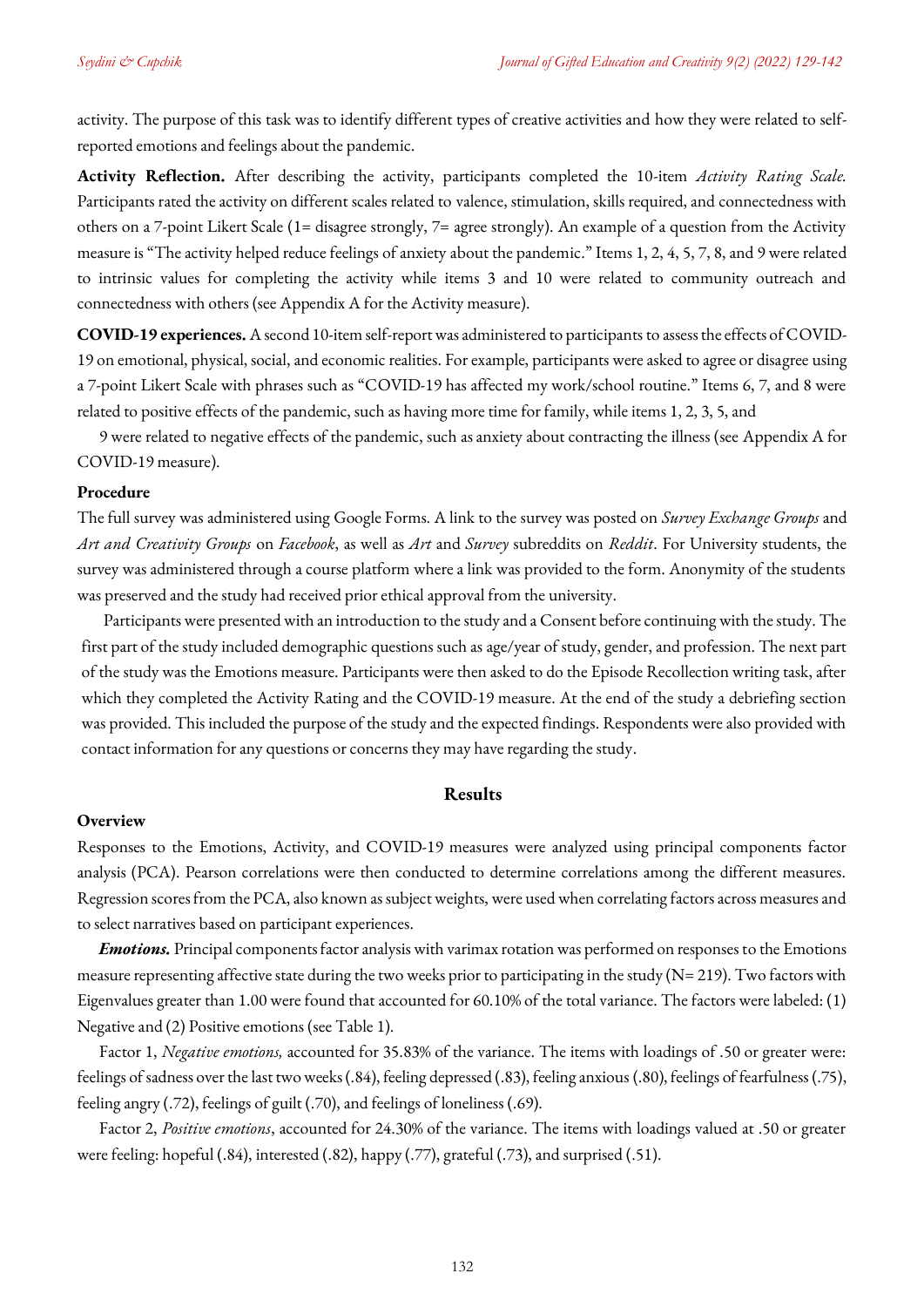*Factor Analysis of the Emotions Questionnaire*

### **Table 1.**

| Factors                            | Eigenvalues | <b>Items</b>       | Loadings |
|------------------------------------|-------------|--------------------|----------|
|                                    |             | Item 4. Sad        | .84      |
|                                    |             | Item 7. Depressed  | .83      |
|                                    |             | Item 5. Anxious    | .80      |
| <b>Factor 1. Negative emotions</b> | 4.30        | Item 3. Fearful    | .75      |
|                                    |             | Item 1. Angry      | .72      |
|                                    |             | Item 10 Guilty     | .70      |
|                                    |             | Item 9. Lonely     | .69      |
|                                    |             | Item 6. Hopeful    | .84      |
|                                    |             | Item 8. Interested | .77      |
| <b>Factor 2. Positive emotions</b> | 2.91        | Item 2. Happy      | .82      |
|                                    |             | Item 12. Grateful  | .73      |
|                                    |             | Item 11. Surprised | .51      |

*COVID-19 Measure.* Principal components factor analysis with varimax rotation was also performed on the combined social media and student responses to the COVID-19 questions (*N*= 219). The first analysis produced three factors with Eigenvalues of 1.00 or greater which accounted for 56.69% of the variance. Items 4 ("I have struggled to connect with my family and friends") and 10 ("I am resilient and able to cope with changes in my life") were dropped from the analysis due to cross loading on two or more factors. In the final analysis, two factors with Eigenvalues of 1.00 or greater were derived, accounting for 48.47% of the variance. The factors were: (1) Positive features of the COVID-19 pandemic, and (2) Negative features of the COVID-19 pandemic (see Table 2).

Factor 1, *positive responses to the pandemic*, accounted for 24.25% of the total variance. This factor included all the positive aspects of social distancing and quarantine. The items with

loadings of .50 or greater were: "I have been able to slow down and spend more time with the people closest to me" (.81), "I have spent more time doing things I enjoy" (.81), and "I am optimistic that the current situation will improve" (.70).

Factor 2, *negative reactions to the pandemic*, accounted for 24.22% of the variance. Factor 2 encompassed the negative aspects of quarantine and isolation. The items with loadings of .50 or greater were: "I have struggled to adjust to societal changes from COVID-19" (.72), "my personal finances have been negatively affected" (.62), "my social life has been negatively impacted by the pandemic" (.62), "my work/school routine has been affected" (.56), and "I am anxious about my health and contracting COVID-19" (.56).

| <b>Factors</b>                 | Eigenvalues | <b>Items</b>                                               | Loadings |
|--------------------------------|-------------|------------------------------------------------------------|----------|
|                                |             | Item 7. Slowed down and spent time with people close to me | .81      |
| Factor 1. Positive             | 1.94        | Item 6. Spent more time doing enjoyable things             | .80      |
| features                       |             | Item 8. Optimistic that the situation will improve         | .70      |
|                                | 1.94        | Item 2. Struggled to adjust to societal changes            | .72      |
| Factor 2. Negative<br>features |             | Item 3. Personal finances were negatively affected         | .62      |
|                                |             | Item 5. Social life was negatively impacted                | .62      |
|                                |             | Item 1. Work/school routine was affected                   | .56      |
|                                |             | Item 9. Anxious about health and contracting COVID-19      | .56      |

**Table 2.** *Factor Analysis of the COVID-19 Questionnaire* 

*Activity Measure.* A principal components factor analysis with varimax rotation was performed on the participants' responses to the activity ratings (*N*= 219). The first analysis produced two factors with Eigenvalues of 1.00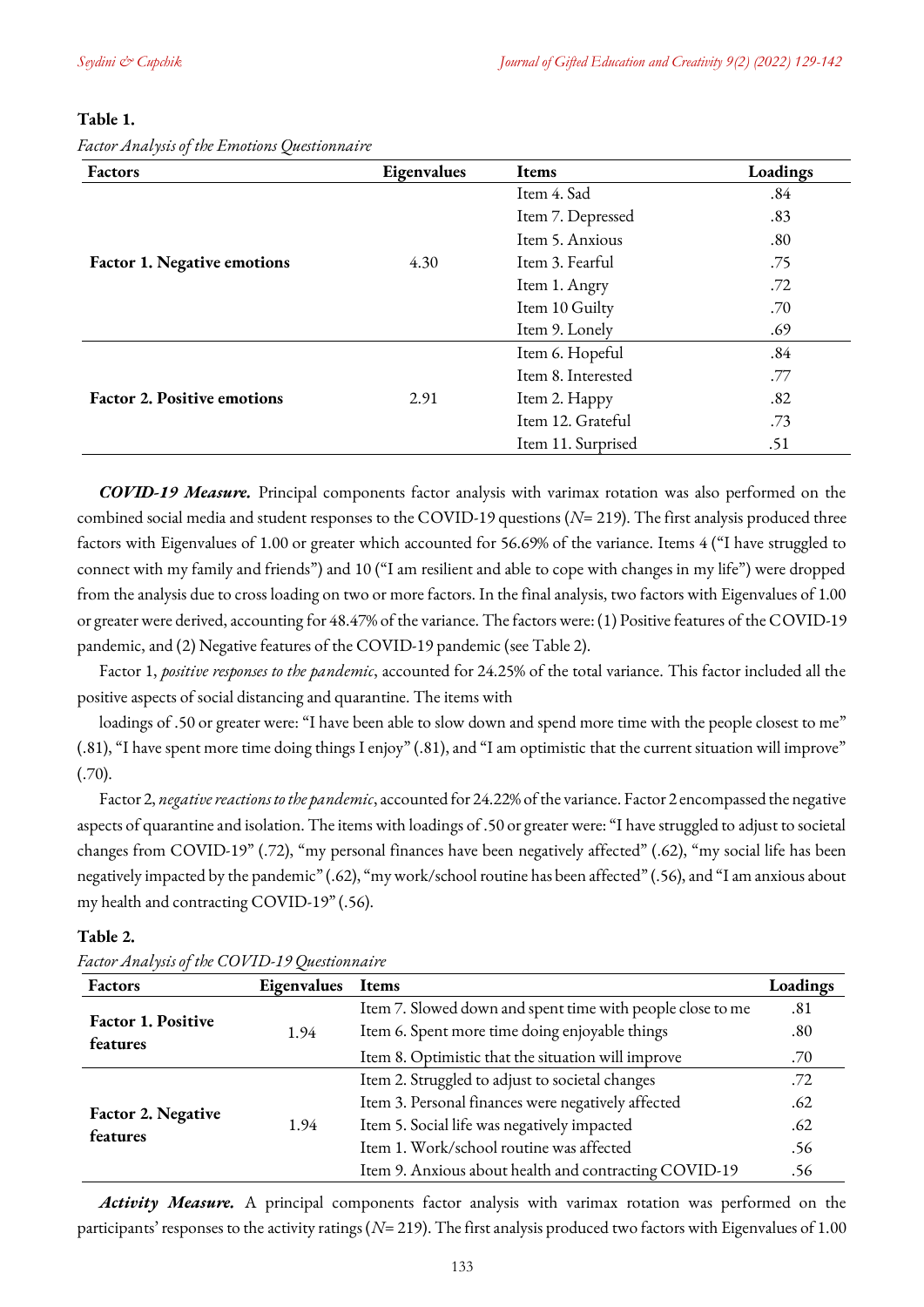or greater, accounting for 50.25% of the variance. Item 6 ("The activity helped me reduce feelings of isolation") was dropped from the analysis due to cross loading on both factors. After removing item 6, the analysis produced two factors with Eigenvalues of 1.00 or greater, accounting for 51.63% of the variance. The factors were labeled:

(1) Intrinsic reasons for choosing the activity, and (2) Connectivity reasons for choosing the activity (see Table 3).

*Factor* 1, *intrinsic motivation*, accounted for 37.10% of the variance. This factor was about internal motivators for choosing the creative activity. The items in factor 1 with loadings of .50 or greater were: "the activity was helpful in coping with the pandemic" (.80), "the activity was stimulating" (.75), "helped reduce feelings of anxiety about the pandemic" (.73), "felt a sense of accomplishment when completing the activity" (.70), "provided an escape from reality" (.61), "the extent of positive versus negative feelings involved when recollecting the episode" (.60), and "the use of personal skills" (.60).

*Factor 2*, *outreachmotivation*, accounted for 14.54% of the variance. Items in this factor related to external motivators for choosing the activity, such as the need to connect with others. The items in factor 2 with loadings of .50 or greater were: "influenced by social media in choosing the activity" (.74) and "felt more connected with friends and family" (.72).

While some creative activities were chosen purely out of boredom, others were chosen for the value that they provided. *Intrinsic reasons* for choosing an activity included improving personal skills and providing an outlet for negative emotions. Alternatively, *connectivity motivation* for choosing an activity focused on social media and family as determining factors. High scores on both *intrinsic* and *connectivity motivations* were related to Episode Recollection paragraphs focusing on themes such as motivation, goals, and completion.

### **Table 3.**

| Factors                        | Eigenvalues | <b>Items</b>                                                                        | Loadings |
|--------------------------------|-------------|-------------------------------------------------------------------------------------|----------|
|                                |             | Item 7. Helpful in coping with the Pandemic                                         | .80      |
|                                |             | Item 9. Extent that the activity was Stimulating                                    | .75      |
|                                |             | Item 2. Helped reduce feelings of anxiety about the pandemic                        | .73      |
| Factor 1.<br>Intrinsic<br>3.34 |             | Item 1. Felt a sense of accomplishment when completing the<br>activity              | .70      |
| Reasons                        |             | Item 4 Provided an escape from reality                                              | .61      |
|                                |             | Item 8. Positive versus negative feelings involved when recollecting<br>the episode | .60      |
|                                |             | Item 5. Use of personal skills                                                      | .60      |
| Factor 2.                      |             | Item 10. Influenced by social media in choosing the activity                        | .74      |
| Connectivity<br>Reasons        | 1.31        | Item 3. Felt connected with friends and family                                      | .72      |

*Factor Analysis of the Activity Questionnaire* 

### **Qualitative Illustrations of the Activity Factors**

Subject weights from the regression scores were used to select the 10 highest scores and 10 lowest scores on Factors 1 and 2 of the Episodes Recollection measure. The following are examples from the two highest and two lowest regression scores for each factor.

*Factor 1 (Top).* Participants scoring the highest on Activity Factor 1, *intrinsic motivation*, showed more commitment and dedication to their creative activities which centered around personal goals. Participant 122, with one of the highest regression scores (1.44) in the Activity factor 1, displayed a very intrinsic motivation for choosing the activity. This participant was motivated by personal fitness goals. Additionally, Participant 123, with a regression score of 1.37, relied on the activity to provide a cathartic experience. Both participants showed a high incentive for choosing and completing their activity.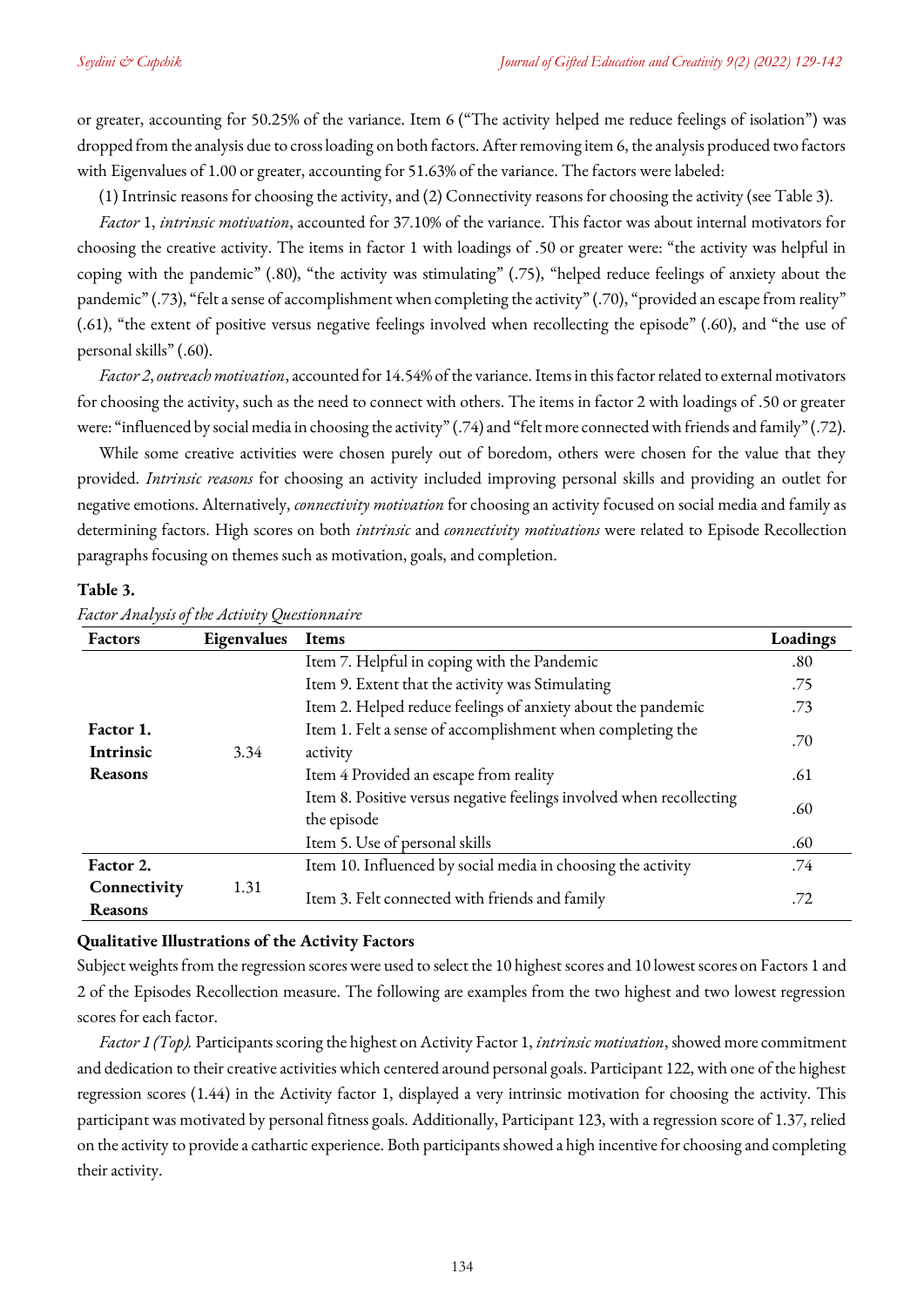## Participant #122, male:

*During the pandemic, I started working out way more for so many reasons…. I started to work out because I was motivated by the people around me and because I already started before gyms closed. …. A milestone I hit was benching 170 pounds and I weigh 165... My bench has increased from 135 to 170 in about a month so I know Im doing something right. Overall, Im just really motivated which is why I started/continued working out during the pandemic. Also, it relieves a lot of stress and energy which is good for my mental health.*

### Participant # 123, female:

*One creative activity that I did alone during the pandemic, which greatly helped me cope with the situation was*  write poetry.....I had actually stopped writing poetry for a while before the pandemic, as I got busy but what *promoted me was I had a whole bunch of emotions going through me. I felt angry, sad, hurtful, lost, and especially alone even with family….I did break down while writing, but it was a more healthy option for me rather than exploding. In the poem, I said everything i had to and the words just flowed like a river. I wrote pages and pages, turned out to be a long poem but it was worth it. I gained a sense of calm and peace after that poem which I hadn't had in a long time. The calm and peace is what got me through the pandemic and kept me going….* 

*Factor 1 (Bottom).* Participants scoring low on Activity Factor 1 showed low intrinsic motivation for completing their creative activity. These participants tended to choose the activity out of boredom and not having anything else to do. For example, Participants 101 and 145 had the lowest regression score (-2.86 and -2.85 respectively) in Factor 1, and this is evident in the paragraphs written, which center around losing interest and giving up on the tasks.

## *Participant # 101, female:*

*The creative activity was making a crochet animal toy. I had been feeling very down and frustrated because of the lockdown, so I made the conscious decision to do something I usually enjoyed doing to try improve my mood. I had intended to make a wolf and started with some grey thread, for some reason it wasn't working so I switched to another color….I had not spend much time on the activity before I lost interest and gave up, I think it might have been around 15 minutes (usually crocheting small characters/animals takes me half a day to complete). I didn't feel any better, perhaps worse because I couldn't find the motivation or any enjoyment in crocheting like I usually did.*

### Participant # 145, female

*I drew flowers and leaves on my old shoes with markers. I was really bored at home during March since that's when school switched to online….I saw this guy on YouTube who painted shoes and it looked really cool so I decided to draw on the shoes. It was fun at the time while drawing on the shoes, however I never drew on a second pair and I never wore those shoes….it made me feel less bored at the time but afterwards I again became bored since it did not take that long.* 

*Factor 2 (Top).* Factor 2 represented *connectivity motivations* for engaging in activities. The 10 highest scores and the 10 lowest scores were then compared in terms of descriptions of the chosen activities. The following are examples from the two highest and two lowest Factor 2 regression scores. High regression scores reflect a greater need for connectedness with others and an external motivation for choosing the activity. The responses focused on social media as an influencer for the activity and quality time with family being of importance when completing the task. Participant 37 had the highest score (2.37) on Activity Factor 2. Participant 144 came next, with a regression score of 2.13. Both participants wrote paragraphs about an external influence that motivated them to reach a creative goal.

# *Participant # 144, female*

*I tried to learn and improve on my drawing skills. It was the videos and posts online that prompted me to do these due to all the hacks and shortcuts that I learned. I was excited and looking forwards to what I was about to create since I haven't been able to draw much in high school. I had a full day picnic with my sister where we took*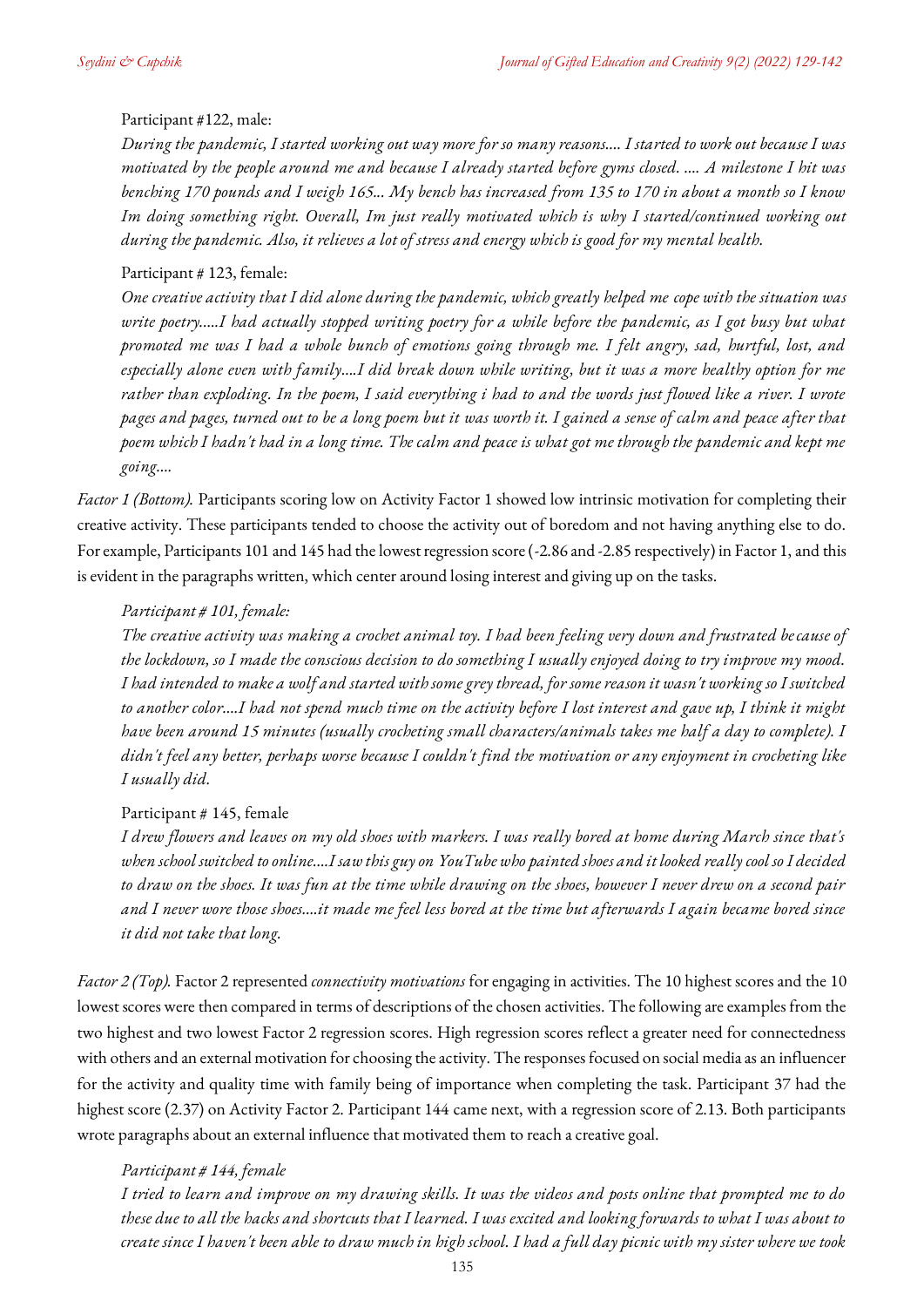*our sketch pads and drew cool things using cool techs and hacks. It made me feel happy and in control as I was in charge of something while exploring something new which isn't the case usually when I learn something new.*

## *Participant # 37, female*

*I decided to keep my body healthy through doing intermittent diet….I started doing home workouts which includes body weight workout, resistance band workout, indoor cycling and lifting weights. This decision was made as I got bored of baking and overeating and felt like it was time to use this 'never ending' quarantine time to do something productive. I felt more confident and healthier after making this decision and implementing it. I also had a workout buddy, my mom, to keep me accountable. On days I feel like slacking she will motivate me.* 

*Factor 2 (Bottom).* Participants scoring the lowest on Activity Factor 2 exhibited the least extrinsic motivation for choosing their creative activities. Their accounts had a pessimistic tone and focused on a desire to escape feelings of loneliness but with little motivation to do so. Participants 91 and 176 scored very low on factor 2 (-2.67 and -1.96), suggesting that external influence was not a key component in choosing the activity. Both participants displayed incoherence in their paragraphs. Themes of alienation and being stuck in a negative situation were common in both paragraphs.

### *Participant # 91, female*

*I took time between my schoolwork to write a song. I had not written music in a while and my stress and anxiety were at a peak. I had no sense of control and it was the only thing that I could do as an outlet for all of this emotion. It was rather a cathartic experience….The tears began to stream down my face and I could not stop. The song became a prayer for revival, truth, freedom, and restoration from the alienation that we were experiencing. Being cut off from the world did something that made the strongest powerless. There was nothing that we could do. So we waited until we could once again venture out and even then it was not the same.*

### *Participant # 176, female*

*I have re-sparked my interests in arts but essentially only arts…. learned how to digitally compose multiple genres of music….I began to draw on paper again, learned how to use drawing tablets, and began learning how to animate as well….When I began, and honestly still up to this point, I still felt hollow, I made what would be considered quite a tremendous amount of progress in a short period of time however it is not unnatural for me to do so…. I give up and move on as quickly as I pick these things up, as a result I have a fairly surface level knowledge about many things, yet no real passion I've held on to for longer than a period of maybe two months at a time….*

## **Correlations**

Seven significant correlations were found when analyzing the data from the Emotions, Activity, and COVID-19 measures. Factor 2 of the Activity measure, *connectivity motivation*, correlated positively with the experience of positive emotions over the two weeks prior to the study,  $r = .26$ ,  $p < .01$ . Participants who had chosen an activity involving feeling connected to others reported higher levels of positive emotions such as "happiness' and "gratefulness." As expected, Factor 1 of the COVID-19 measure, *positive features of the pandemic*, correlated positively with Emotions Factor 2, *positive emotions*, *r* = .34, p < .01, and negatively with Emotions Factor 1, *negative emotions*, *r* = -.28, *p* < .01. Viewing the pandemic as a time for doing enjoyable things was associated with experiencing positive emotions, such as "hope," and "interest" more often and negative emotions, such as "loneliness" and "anxiety," less often.

Factor 1 of the COVID-19 measure was also positively correlated with both Factor 1, *intrinsic motivation, r* = .23, *p*.01, and Factor 2, *connectivity motivation*, *r* = .30, *p* < .01, of the Activity measure. Participants who viewed the pandemic as a good time for doing enjoyable things were also more motivated to complete creative tasks, either intrinsically or extrinsically. They showed more commitment to the activity and, overall, more positive descriptions of their activity in the writing tasks.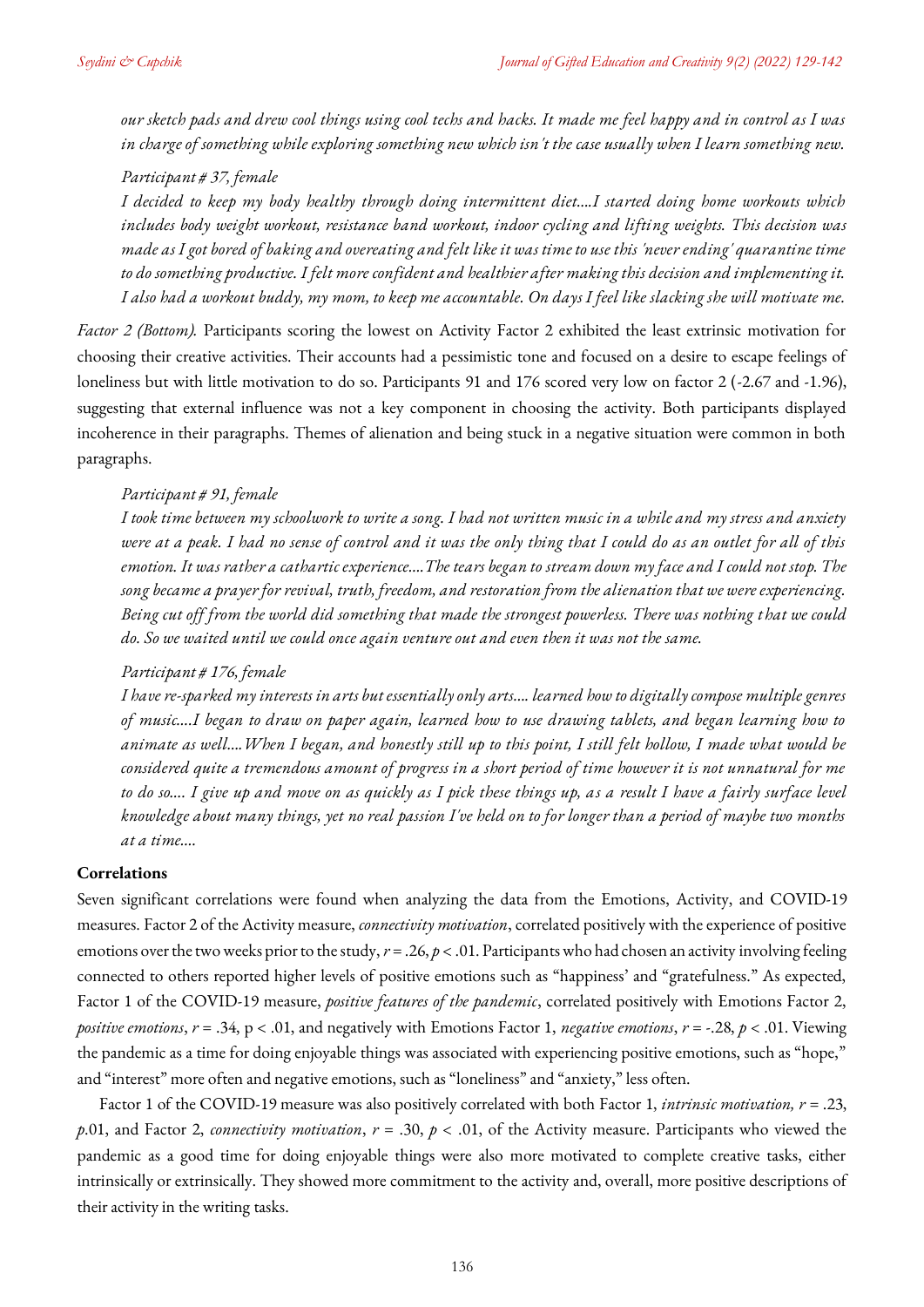Conversely, Factor 2 of the COVID-19 measure, *negative features of the pandemic*, was positively correlated with Factor 1 of the Emotions measure, *negative emotions over the last two weeks*. Participants who experienced the most adverse effects of COVID-19 also reported more negative emotions overall, *r* = .27, *p* < .01. However, the most crucial finding was that Factor 2 of the COVID-19 measure was positively correlated with Activity Factor 1, *r* = .23, *p* < .01. Participants experiencing the most adverse effects of the pandemic reported highly intrinsic reasons for choosing their creative activities. These participants were internally motivated to turn to activities such as poetry, painting, or music as ways to cope with the negative circumstances around them. They described the activity as an outlet for their emotions, a kind of catharsis, suggesting that the activity could be a mediator between negative effects of the pandemic and negative emotions overall.

These findings are in line with the Intrinsic Motivation Hypothesis of Creativity. Intrinsic motivation fuels creativity (Minney, 2016). In turn, creative art activities can promote psychological wellbeing. Consistent with Reynolds' (2000) findings, using creative tasks to cope with adversity provides an outlet for negative emotions such as depression and anxiety. Furthermore, tasks that are intrinsically meaningful and provide a sense of purpose are central to overcoming feelings of hopelessness and despair (Spandler et al., [2007\)](#page-10-0).

### **Discussion**

The purpose of this study was to examine the power that creative activities can have in coping with the COVID-19 pandemic. The pandemic has affected the lives of almost everyone worldwide to some degree. For many, the "normal" way of life has been disrupted due to imposed quarantine, social distancing, and restrictions (Bhullar & Jackson[, 2020\)](#page-10-0). While the virus itself poses a physical threat, the repercussions of isolation can pose an emotional threat. We are now faced with the challenges of both danger control and emotional control as we navigate through this new way of life. We must take precautionary measures to avoid contracting the virus and passing it on to others by social distancing and maintaining personal hygiene. But we must also learn to cope with the anxiety surrounding health and isolation (Cupchik[, 2020\)](#page-10-0). However, as mentioned by Spandler [\(2007\)](#page-10-0), having a sense of purpose and meaning is central to mental health recovery, and participating in art offers a range of positive therapeutic benefits. Engaging in creative activities in general can reverse feelings of hopelessness, despair, and anxiety about the future (Spandler, [2007\)](#page-10-0). The present study combined beliefs about creativity and mental health and tested them against attitudes towards the pandemic.

### **Attitudes Toward the Pandemic**

One of the most significant findings of this study was that participants reported both positive and negative features of the pandemic. Negative features involved anxiety about contracting the illness and struggling to adjust to the new way of life. This was expected, as the pandemic has caused the breakdown of both physical and mental barriers that normally separate work/school from home/private life (Cupchik, [2020\)](#page-10-0). However, some positive features that were reported involved having more time to do enjoyable things and being able to spend more time with family. Participants who reported these positive features were also more optimistic that the current situation would improve. Overall, participants who thought of the pandemic as a time for doing positive things reported feeling more positive emotions, and fewer negative emotions, over the past two weeks prior to the study. Similar to the Chinese logogram for the word 'crisis,' which is composed of the signs for both danger and opportunity, these participants were able to see an opportunity amidst chaos, which helped them to better cope with the negativity around them. Alternatively, participants who were not able to think of any positive aspects of the pandemic reported feeling more negative emotions leading up to the study.

### **Emotion Regulation**

Whether participants held positive beliefs or negative beliefs about the pandemic, both groups benefited from participating in creative activities. Choosing a creative activity to do during the pandemic was either stimulated by an intrinsic motivation or by the desire for connection with others which was strongly correlated with overall positive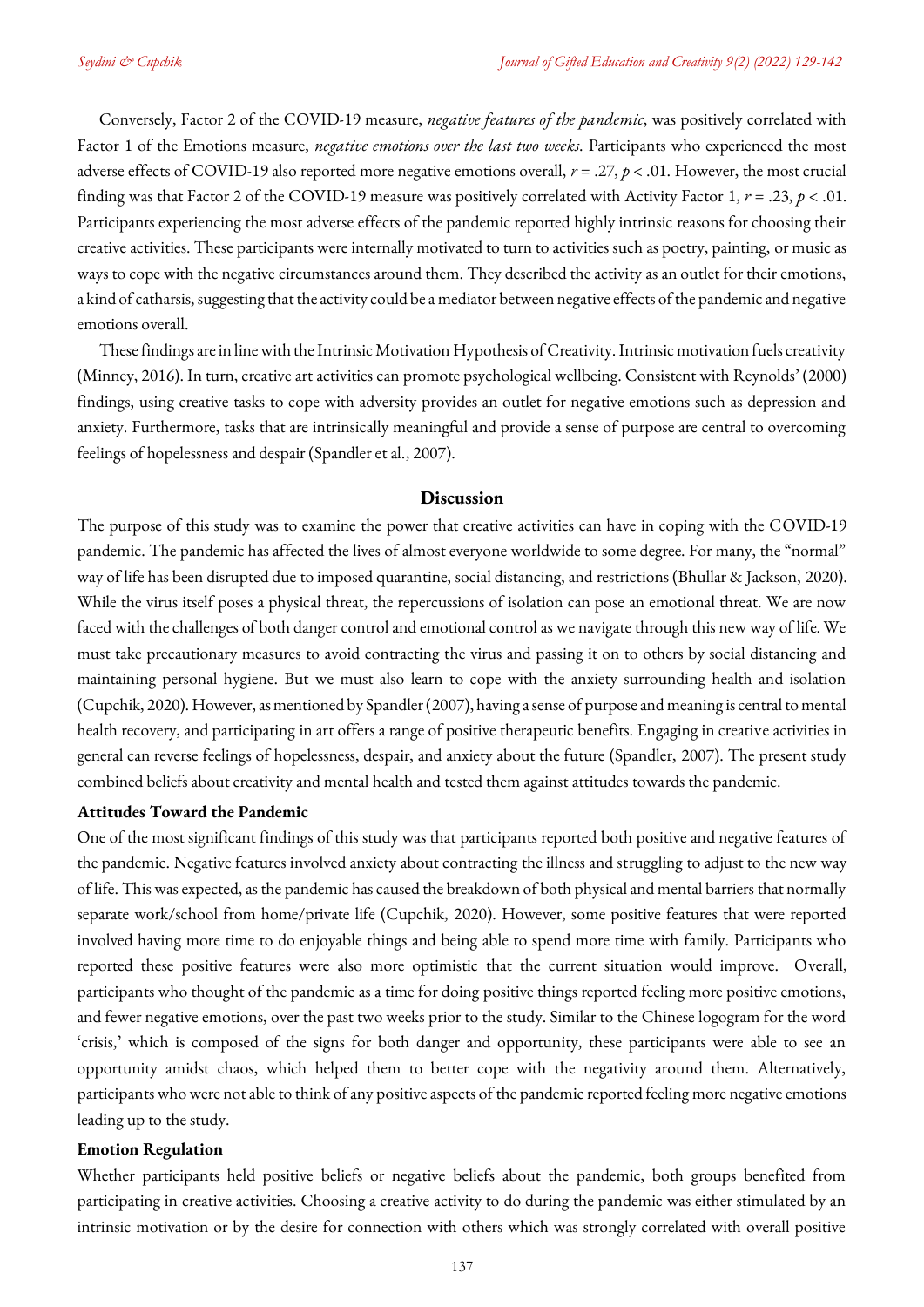emotions. Having a strong motivation for choosing the activity, whether the motivation was intrinsic or extrinsic, was correlated with overall positive attitudes toward the pandemic. However, the more negative a person's attitudes towards the pandemic, the more intrinsic the reasons were for taking up a creative activity. Participants who felt the strongest negative effects of the pandemic were also compelled to regulate their own emotions through cathartic activities such as writing poetry. Understanding their own emotions was central to coping with the negative changes in their lives. This finding is in line with a study by Leventhal, Singer, and Jones [\(1965\)](#page-10-0), which suggests that some level of fear and arousal is necessary for producing a change in behavior. However, since the present study was mainly interested in participants who had participated in a creative activity during the pandemic, there is a lack of evidence to suggest that those experiencing the most adverse effects were turning to creativity to regulate their emotions. Nevertheless, turning to creative activity may serve as a form of emotion regulation for stressful events.

## **Building Resilience**

Using creativity as an outlet for negative emotions may help build resilience during hardship. In the COVID-19 study by Cupchik [\(2020\)](#page-10-0), students who measured high in resilience were also more in-touch with their feelings. When speaking about their problems, they also spoke about how they dealt with the problems. They were also more critical in their approach to coping with stressful situations and actively sought ways to regulate their emotions (Cupchik, [2020\)](#page-10-0). Similarly, in the present study, participants who were aware of their negative emotions and wanted to overcome these emotions used creative activities to do so. They showed an active need to self-regulate and more commitment to the task. This could possibly be related to perceived locus of control. Participants who felt the negative effects of COVID-19 but chose to change the aspects of their lives that they were able to control, such as the types of activities they did indoors, exhibited greater emotion regulation than participants that did not actively seek to make any changes. Perceived control can have a huge impact on wellbeing, and an internal locus of control has even served as a buffer for decreased immune function in patients with major depression (Reynaert et al., [1995\)](#page-10-0).

Further research should look at the extent that creative activity provides a sense of control during a stressful event. It may also be important to look for differences between individuals working/studying from home versus those that are considered "essential" as each group may have a different source of anxiety. Furthermore, it would be interesting to see the differences in coping between individuals who already had creative tendencies prior to the pandemic and those who turned to creativity because of the pandemic.

# **Biodata of Authors**



**Julinda Seydini** graduated from the University of Toronto, Scarborough Campus with a BSc in Psychology in 2017. Since then, she has been working as a Financial Advisor at CIBC bank in Toronto while also volunteering in psychology labs and doing independent research. In 2020, she partnered with Professor Gerald Cupchik on a research study looking at how creative activity was used as a way to cope with the COVID-19 pandemic. She is now studying for her masters degree in counselling and psychology at Yorkville University in Toronto. She hopes to become a psychotherapist and implementing creativity to cope with anxiety and depression. Her interests

include creative expression, interpersonal relationships, and mental health.



**Gerald Cupchik** has been a professor of psychology at the University of Toronto since 1974. He was president of three international organizations, including: IAEA, the International Association for Empirical Aesthetics (1990-94), Division 10, Psychology and the Arts, of the American Psychological Association (1996-97), and IGEL, the International Society for the Empirical Study of Literature (1998-2000). He received the Rudolf Arnheim Award in 2010 from the APA and the Gustav Fechner Award in August 2018 from the International Association for Empirical Aesthetics,

both for distinguished research and service. He published *The aesthetics of emotion: Up the down staircase of the mindbody* in 2016 (Cambridge University Press).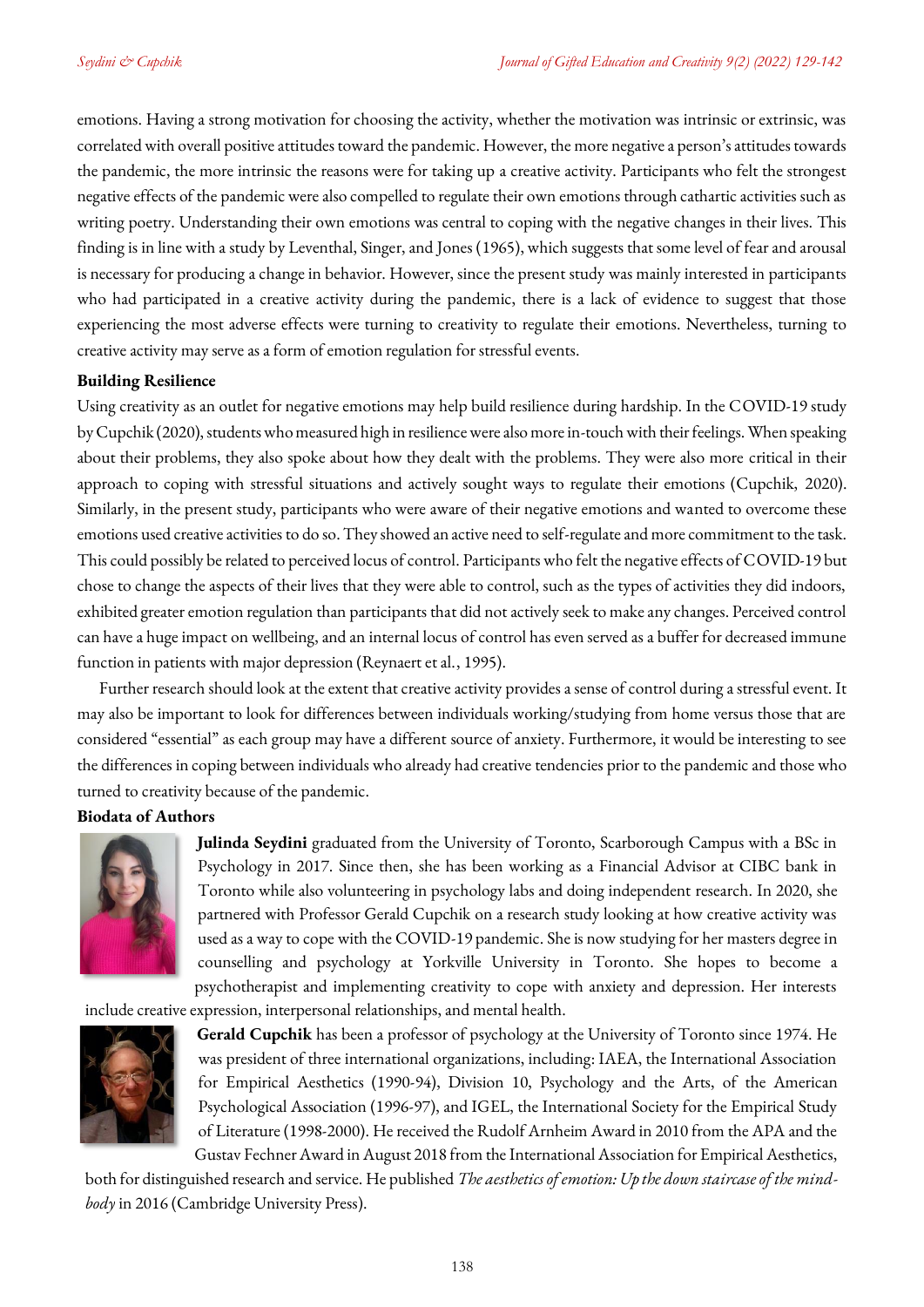### <span id="page-10-0"></span>**References**

- Caddy, L., Crawford, F., & Page. A. C. (2012). 'Painting a path to wellness': Correlations between participating in a creative activity group and improved measured mental health outcome. *Journal of Psychiatry and Mental Health Nursing, 19*(4), 327-333. https://doi.org/10.1111/j.1365-2850.2011.01785.x.
- CDC. (2018). *Past pandemics.* https://www.cdc.gov/flu/pandemic-resources/basics/past-pandemics.html
- Centre for Addiction and Mental Health. (2020). *Mental health in Canada: Covid-19 and beyond.* https://www.camh.ca/- /media/files/pdfs---public-policy-submissions/covid-and-mh-policy-paper-pdf
- Corry, D. A., Mallett, J., Lewis, C. A., & Abdel-Khalek, A. M. (2013). The creativity-spirituality construct and its role in transformative coping. *Mental Health, Religion & Culture, 16*(10). https://doi.org/10.1080/13674676.2013.834492
- Crone, D. (2007). Walking back to health: A qualitative investigation into service users' experiences of a walking project. *Issues in Mental Health Nursing, 28*(2), 167-183. https:// doi.org/10.1080/01612840601096453
- Cupchik, G. C., Kiosses, E. (2020). *Taking the PULSE of the UTSC student community during the Covid-19 pandemic.*
- Deci, E. L., & Ryan, R. M. (2009). The "what" and "why" of goal pursuits: Human needs and self-determination of behavior. *Psychological Inquiry*, 11(4), 227-268[. https://doi.org/10.1207/S15327965PLI1104\\_01](https://doi.org/10.1207/S15327965PLI1104_01)
- Darongkamas, J., Scott, H., & Taylor, E. (2011). Kick-starting men's mental health: An evaluatin of the effect of playing football on mental health service users' well-being. *International Journal of Mental Health Promotion*, 13(11), 14-21. https://doi.org/10.1080/14623730.2011.9715658
- GoodTherapy. (2018). *Isolation*. https://www.goodtherapy.org/learn-about-therapy/issues/isolation
- Griffiths, S. (2009). The experience of creative activity as a treatment medium. *Journal of Mental Health*, 17(1), 49-63. https://doi.org/10.1080/09638230701506242
- Holt-Lunstad, J., Smith, T. B., Baker, M., Harris, T., & Stephenson, D. (2015). Loneliness and social isolation as a risk factor for mortality: A meta-analytic view. *Perspectives on Psychological Science*, 10(2), 227-237. https://doi.org/10.1177/1745691614568352
- Leckey, J. (2011). The therapeutic effectiveness of creative activities on mental well-being: A systematic review of the literature. *Journal of Psychiatric and Mental Health Nursing*, 18(6), 501-509. https://doi.org/10.111/j.1365-2850.2011.01693.x
- Leventhal, H., Brissette, I., & Leventhal, E. A. (2003). The common-sense model of self-regulation of health and illness: The selfregulation of health and illness behavior. *Journal of Behavioral Medicine*, 39(6), 935-946[. https://doi.org/10.1007/s10865-016-](https://doi.org/10.1007/s10865-016-9782-2) [9782-2](https://doi.org/10.1007/s10865-016-9782-2)
- Leventhal, H., Phillips, L. A., & Burns, E. (2016). The common-sense model of self-regulation (CSM): A dynamic framework for understanding illness self-management. *Journal of Behavioral Medicine*, 39(6), 935-946. https://doi.org/10.1007/s10865-016- 9782-2
- Leventhal, H., Singer, R., & Jones, S. (1965). Effects of fear and specificity of recommendation upon attitudes and behavior. *Journal of Personality and Social Psychology*, 2(1), 20-29. https://doi.org/1037/h0022089
- Mcdonald, K. (2020, March 27). How Isaac Newton turned isolation from the Great Plague into a "year of wonders." *Foundation for Economic Education*. https://fee.org/articles/how-isaac-newton-turned-isolation-from-the-great-plague-into-a-year-ofwonders/
- Minney, J. A. (2016). Isolation: The optimum environment for creativity? The relationship between the experience of ostracism and creativity. [Doctoral dissertation, The University of Alabama]. ProQuest Dissertation Publishing. https://www.proquest.com/docview/1876938609/%20fulltextPDF/23C0E8352E184943PQ/1?accountid=14771.%20doi:10 188512
- Mushtaq, R., Shoib, S., Shah, T., & Mushtaq, S. (2014). The relationship between loneliness, psychiatric disorders and physical health? A review of the psychological aspects of loneliness. *Journal of Clinical & Diagnostic Research*, 8(9), 01-04. https://doi.org[/ 10.7860/JCDR/2014/10077.4828](https://dx.doi.org/10.7860%2FJCDR%2F2014%2F10077.4828)
- Pringle, Z. I. Creativity at home in the time of the pandemic: 3 ways to enable children's creativity while isolating at home. [Editorial]. (2020, March 24). *Psychology Today.* https://www.psychologytoday.com/ca/blog/creativity-the-art-andscience/202003/creativity-home-in-the-time-pandemic
- Reynaert, C., Janne, P., Bosly, A., Staquet, P., & Zdabowiez, N. (1995). From health locus of control to immune control: Internal locus of control has a buffering effect on natural killer cell activity decrease in major depression. *Acta Psychiatrica Scandinavica*, 92(4), 294-300. https://doi.org/10.1111/j.1600-0447.1995.tb09585.x.
- Reynolds, F. (2000). Managing depression through needlecraft creative activities: A qualitative study. *The Arts in Psycotherapy, 72*(2), 107-114. https://doi.org/10.1016/S0197-4556(99)00033-7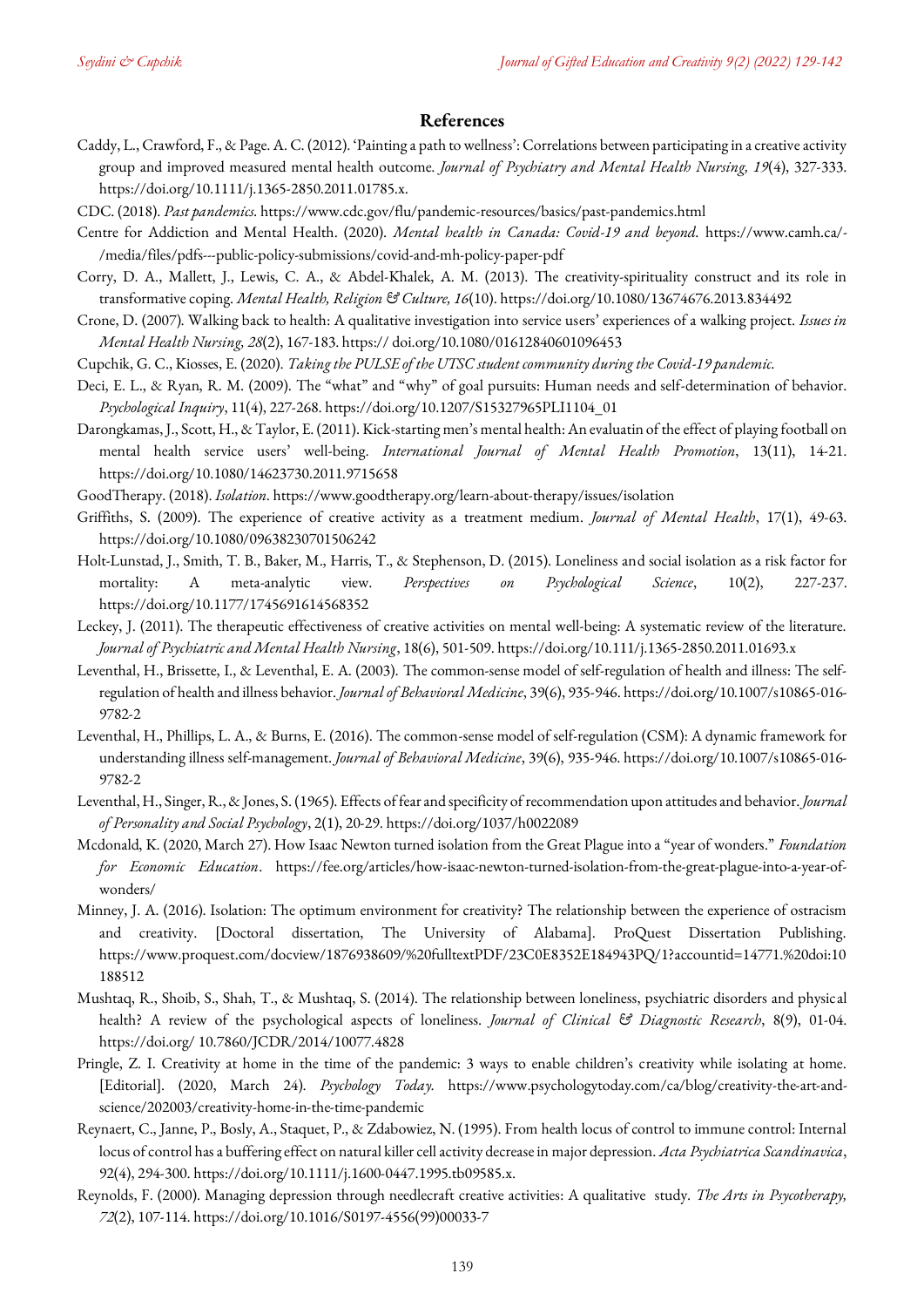- Schall, A., Tesky, V. A., Adams, A., & Pantel, J. (2018). Art museum-based intervention to promote emotional well-being and improve quality of life in people with dementia: The ARTEMIS project. *Dementia (London)*, 17(6), 728-743. https://doi.org/10.1177/1471301217730451
- Seifert, T., Hedderson, C. (2010). Intrinsic motivation and flow in skateboarding: An ethnographic study. Journal of Happiness Studies: An Interdisciplinary Forum on Subjective Well-Being, 11(3), 277-292[. https://doi.org/10.1007/s10902-009-9140-y](https://doi.org/10.1007/s10902-009-9140-y)
- Spandler, H., Seckler, J., Kent, L., Hacking, S., & Shenton, J. (2007). Catching life: The contribution of arts initiatives to recovery approaches in mental health. *Journal of Psychiatric and Mental Health Nursing*, 14(8), 791-799. https://doi.org/10.1111/j.1365-2850.2007.01174.x.
- Usher, K., N. B., & Jackson, D. (2020). Life in the pandemic: Social isolation and mental health. *Journal of Clinical Nursing*, 29(15- 16), 2756-2757[. https://doi.org/10.1111/jocn.15290](https://doi.org/10.1111/jocn.15290)
- Yuan, Y., Wu, M., Hu, M., & Lin, I. (2019). Teacher's encouragement on creativity, intrinsic motivation, and creativity: The mediating role of creative process engagement. *Journal of Creative Behavior*, 53(3), 312-324. https://doi.org/10.1002/jocb.181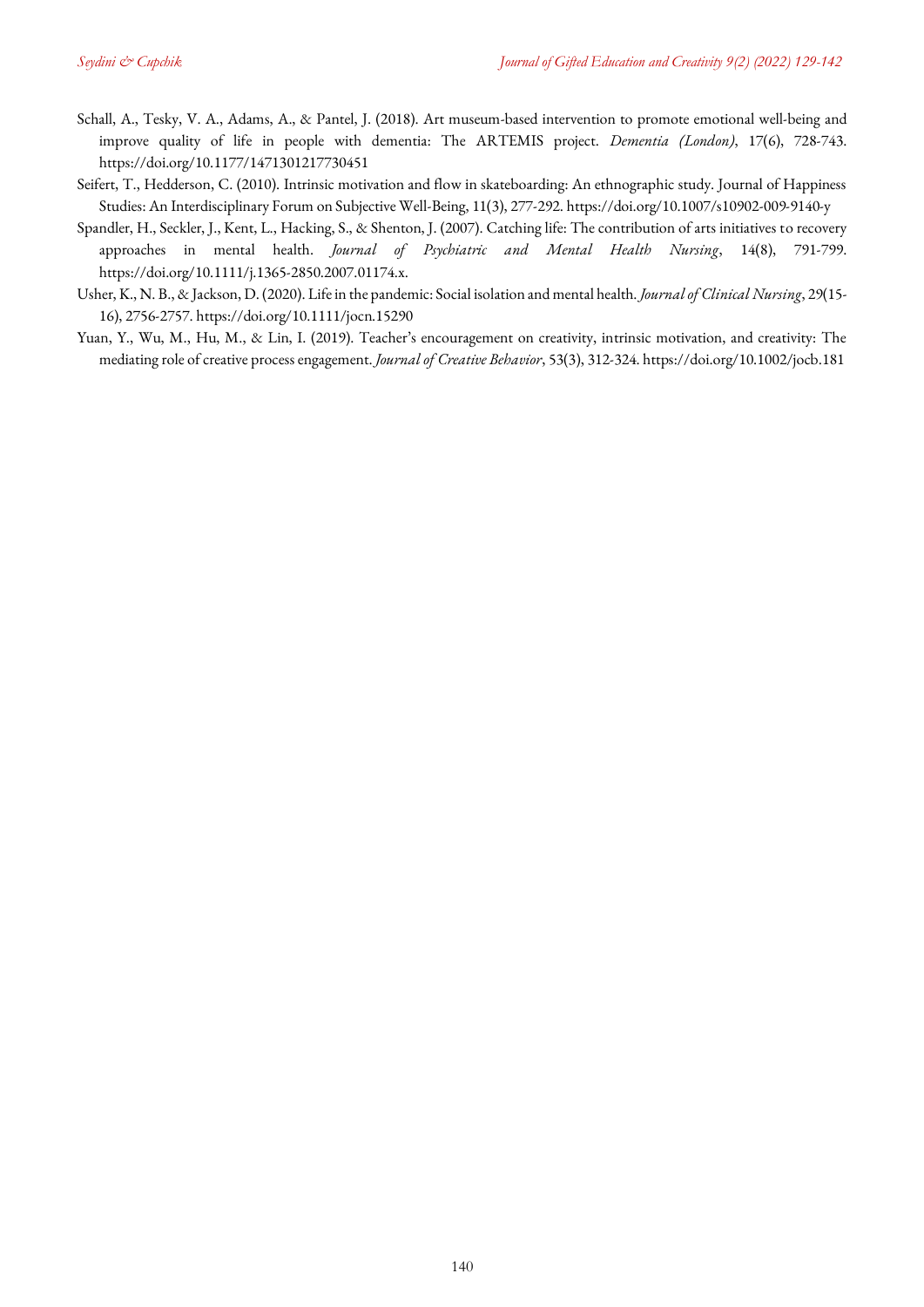# <span id="page-12-0"></span>**Appendix A**

*Creative Activity During COVID-19 Questionnaire*

### **Creative Activity During COVID-19 Questionnaire**

## **Demographics**

What gender do you identify with?

- 1. Male
- 2. Female
- 3. Other

What age group do you pertain to?

- 1. 18-22
- 2. 23-30
- 3. 30-40
- 4. 40 and over

What is your occupation? (For social media only)

- 1. Student
- 2. Working full-time
- 3. Working part-time
- 4. Unemployed

What year of study are you currently in? (For SONA only)

- 1. First year
- 2. Second year
- 3. Third year
- 4. Fourth year
- 5. Fifth year +

# **Emotions Over the Last Two Weeks**

On a scale of 1 to 7, to what extend do each of the following emotions apply to you over the last two weeks? Pick one that applies.

 $(1=$  not at all,  $4=$  more than half the days,  $7=$  nearly every day)

|     | ngry    | Anxious    | Lonely    |
|-----|---------|------------|-----------|
| ، گ | Happy   | Hopeful    | Guiltv    |
|     | Fearful | Depressed  | Surprised |
|     | dad     | Interested | Grateful  |

# **COVID-19 Questionnaire**

Think about how the COVID-19 pandemic has affected you. Answer the following questions using 1= Disagree Strongly, 2= Disagree, 3 = Somewhat Disagree, 4= Neutral, 5= Somewhat Agree, 6 = Agree 7= Agree Strongly

- 1. COVID-19 has affected my work/school routine.
- 2. I have struggled to adjust to societal changes from COVID-19.